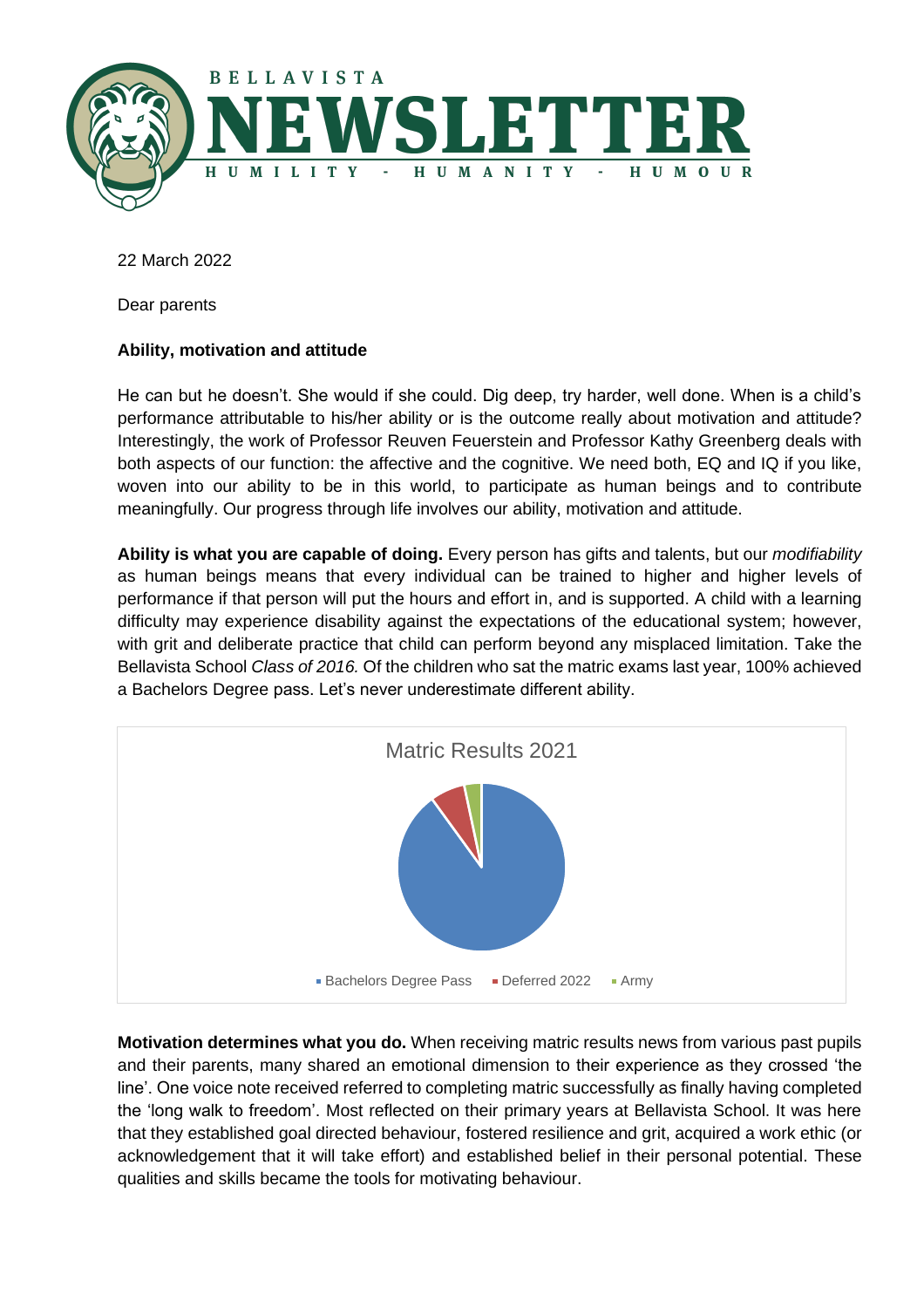Thank you so much!!! Thank you and your amazing teachers for the 3 wonderful and powerful years at BV. Last night while waiting for the results, I was chatting with Dan about BV the therapies and we went through his inspiring amazing journey. Thank you 여여여여여

[08:19, 19/01/2022] 5 A's!!!!!!

[08:19, 19/01/2022] Wow sooo proud!!! 67 for Afrikaans and 76 for English

Hi. Wow thank you she did so well. She did us proud  $\frac{1}{\sqrt{6}}$  she got a university pass. She wants to study BA LLB.

Thank you for your special message  $\bigcirc$   $\bigcirc$ 

Just to say it was a privilege for Robyn to have attended Bellavista. I still get so emotional with happy tears on how far she has come

I am so pleased with Michaela's results and I am incredibly proud of how far she has come.

Michaela achieved her university entrance requirements. She will be attending Varsity College, studying a BComm in Management and Logistics.



Hello Alison. Thanks so much. We are so thrilled. He has got more than enough points to do his plans A, B, C and D. He is going to do electrical engineering at Nelson Mandela University. He received 4 Bs, 2 high Cs and 50 on the dot for Afrikaans. Absolutely thrilled.

I am so blown away with Ashley's results she finished off with a 77% average. Couldn't be more proud of her. And we owe a big part to the amazing support and nurturing that she got at Bellavista. Thank you so much for everything



Talia Gingell - 5 distinctions Dramatic Arts, English, Geography, **Life Orientation, Mathematical** Literacy

He got History 77%, English 70, LO 78, Physical science 64, Maths 66, CAT 66 and Afrikaans 51. He scored 31 APS points which gets him into a BSc Information and Knowledge systems (IT) which is the degree he has his heart set on.

| Western Cape<br>Government                                                         |                               | <b>ANARRAINANT INCH</b>                     |                                                                                                                                                           |  |
|------------------------------------------------------------------------------------|-------------------------------|---------------------------------------------|-----------------------------------------------------------------------------------------------------------------------------------------------------------|--|
|                                                                                    |                               | Logist Limit                                | <b>FINAL RESIDERS</b>                                                                                                                                     |  |
|                                                                                    |                               |                                             | Contabia Details                                                                                                                                          |  |
| return to: WCED Home page<br>go to: Cape Gateway Home page                         |                               | Condition                                   | HERION AIRCOVERANNE                                                                                                                                       |  |
|                                                                                    |                               | <b>19 Norsham</b>                           | ISBN 03225008                                                                                                                                             |  |
| Western Cape Education Department: National Senior Co<br><b>INDIVIDUAL RESULTS</b> |                               | Data Of Betty                               | 20110512                                                                                                                                                  |  |
|                                                                                    |                               | Fase: No.                                   | <b>FEMALEMENT</b>                                                                                                                                         |  |
|                                                                                    |                               | Eases                                       | DEED VAND - NEC 2821 November Economistant                                                                                                                |  |
|                                                                                    |                               | Sider<br>Vast.                              | ASC-Natural Serie GetScaw<br><b>SEE</b>                                                                                                                   |  |
|                                                                                    |                               | Dirks                                       | SCELUL-18                                                                                                                                                 |  |
|                                                                                    |                               |                                             | <b><i><u>Ibertrues</u></i></b>                                                                                                                            |  |
| <b>Candidate</b>                                                                   | <b>STEVENSON JAIMIE</b>       | Download MIC 2021 Renalty Dutch             | Click house                                                                                                                                               |  |
|                                                                                    |                               | Affasi non NHS 2023 Iditurion Civic         | <b>Black May</b>                                                                                                                                          |  |
| <b>Exam Number</b>                                                                 | 1210011310079                 |                                             | <b>Side</b>                                                                                                                                               |  |
| <b>Center Name</b>                                                                 | <b>HERZLIA HIGH SCHOOL</b>    | January 2022):                              | Apply for Re-mark / Re-check (Closing Date 31)                                                                                                            |  |
| <b>ID Namber</b>                                                                   | 0204145116081                 |                                             | NOTE: The May/Jane Econ, Application Link will be available from - 15 March 2022 67-55 AM                                                                 |  |
| NSC Result - Status                                                                | A/BACH - Achieved - Bachelors |                                             | Online applications are crossolidate at present. Please download the application form for revealer. Please<br>use exam rearder an reference for psycoset. |  |
|                                                                                    |                               | <b>Re-mark / Re-shock Registration Form</b> | Click have                                                                                                                                                |  |
|                                                                                    |                               |                                             | Pelesinay Streeted of Fernits                                                                                                                             |  |
|                                                                                    |                               |                                             | Please clair the last below to view your Preferance Statement of Results.                                                                                 |  |
|                                                                                    |                               | <b>Think Research</b>                       | <b>Truck</b>                                                                                                                                              |  |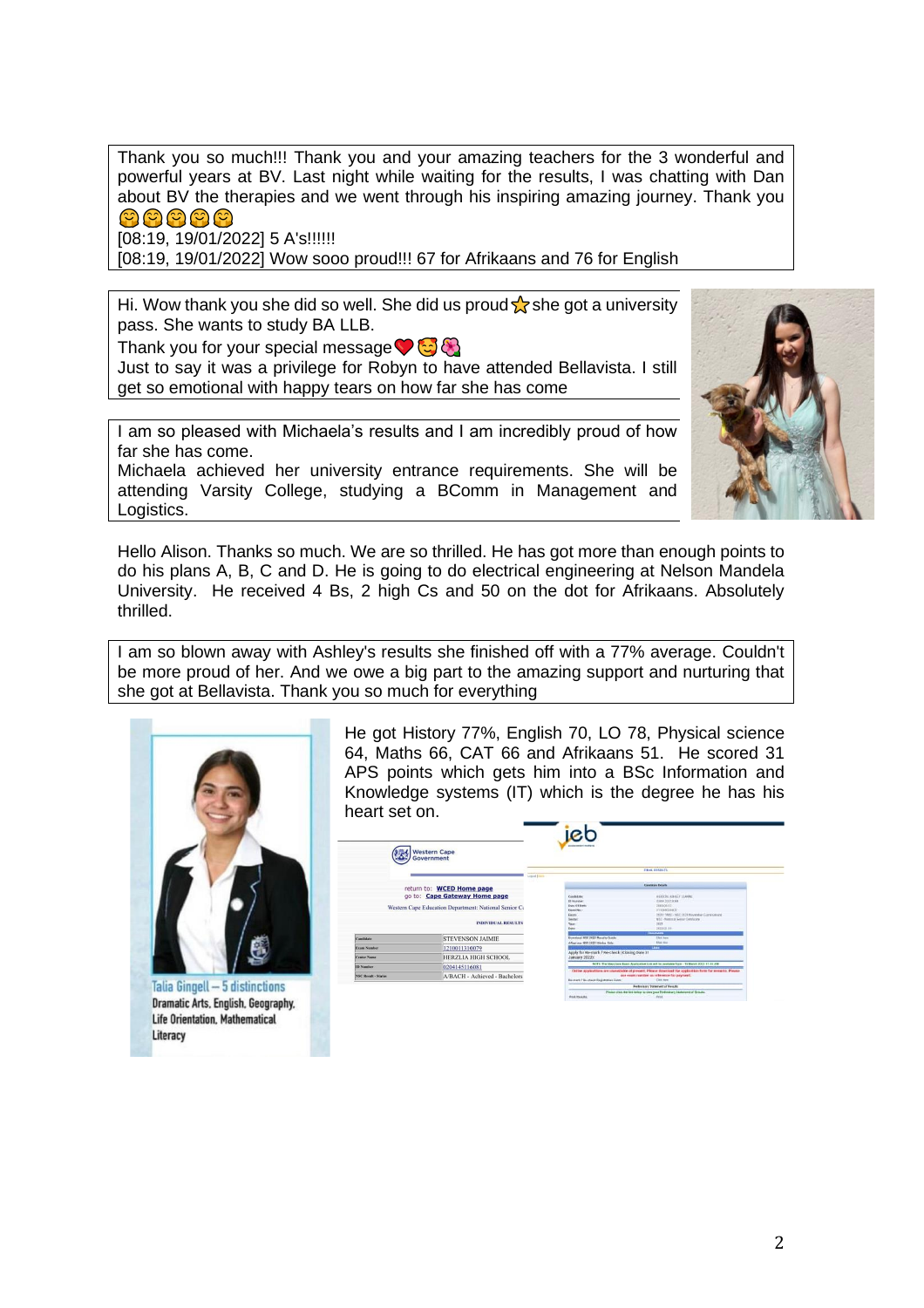

A long while back, you played a lovely role at Bellavista in the development of our Siphe Buthelezi. He's just matriculated with a Bachelor's pass. Hashem's grace and so much support from so many. Thank you for your part in the village it took to raise him. Lots of love from both of us.

Chris passed - we are so proud and happy for him. He got an A for geography and has a university entrance - passed AS levels !

He got a stellar Bachelor's degree entrance with 1 A (not even LO  $\bullet$  2Bs and the rest Cs.  $\mathbb{R}$  Sess you. He is thrilled. Thank you for contributing to his journey and caring about him. **a a** 

She did so well! She has a university pass. She is thinking to apply to Vega Cape Town and after go overseas with her sister (or maybe next year) who is at UCT, last year studies . So happy you nurtured those kids like a " mother hen" to baby chicks SSSVOAL

Past pupils not yet in Grade Twelve, dropped some notes too:

[21:25, 02/10/2021] Duncan Agar: Thank you so much Mrs Scott, I am very proud of myself and grateful. I definitely could not have done it without the help of my old School. Although I must say I was hoping to make Exec, not only for myself but also for Bellavista. I just think with Covid I did not have enough time to get really known. I did make Exec at Junior Council this year so that made me very happy. And you can't win them all. I hope you are well and still working your magic.

[21:27, 02/10/2021] Duncan Agar: I forgot to mention that I was awarded half colours for public speaking on Friday. Please tell all the speech therapists at Bellavista that they need to take a bow and that I am so eternally grateful.

18/02/222 Today I received my blue blazer for academic Honours and I just wanted to share it with you Mrs Scott as with out you and your team I do not think it would have been possible. Thank you so much for everything.



**1Greeting Gr1 teachers in London 2Starting Gr3 at The Ridge**



"This is the little guy coming out at 16:30 yesterday after doing school, homework club and then cricket. He is LOVING the cricket and is so focused on getting fit. He is so happy. I cannot put into words how grateful we are for what you and Bellavista did to boost Tom's confidence. You set him up for such success and we will always be so grateful for that!  $\bigcirc$ "



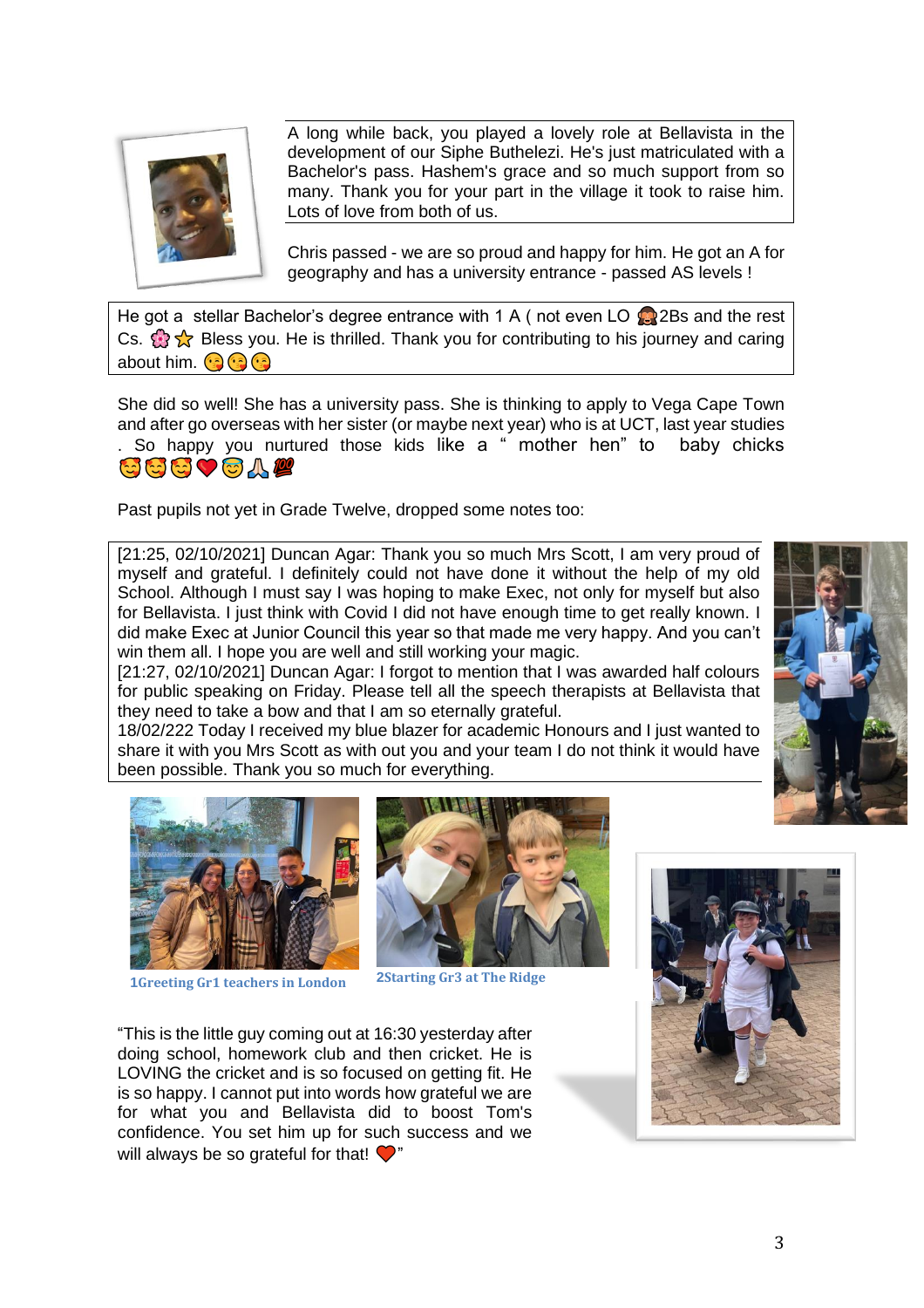**Attitude determines how well you do it.** For some of our alumni, to receive a Bachelor's Degree pass exceeded their expectations. For others, it was a goal set. Every candidate used Inner Meaning and powered through the challenges in the marathon that is high school. What matters is not the distinctions (more than twenty-seven of these) or the "B" aggregate (the majority). Whilst these results are wonderful, the successes in the areas of challenge shout louder – to pass the additional language, to achieve social-scholastic balance, to enter a tertiary studies programme of choice. The "can do" attitude that the *Class of 2016* took forward is the backbone of their achievements. Certainly, at school, we are humbled by their determination and inspired by their stories.

When you receive your child's first term report in the weeks ahead, hold hope. Build on and foster their ability, inspire their motivation for the next term, encourage a positive attitude. The voice of a significant person in their lives can be a source of strength and encouragement that fuels resolve and determination. Take your cue from Kristin. There is always matric news in the press. Not often is there a published poem authored by a sibling about her brother and the dyslexia he experiences. 2021 saw an example of such literary brilliance, published here with the kind permission of the poet.

| A Dyslexia Diagnosis                                                                                                                                                                                      | by Kristin De Decker |
|-----------------------------------------------------------------------------------------------------------------------------------------------------------------------------------------------------------|----------------------|
| For Bren                                                                                                                                                                                                  |                      |
| <b>WorDs arE cLoAkeD</b><br><b>BeEneaTh leTteRs.</b>                                                                                                                                                      |                      |
| 'N' and 'm' have<br><b>Twinned expressions</b><br>Which muddle meaning<br>& negate knowing.                                                                                                               |                      |
| Numbers equivocate two.<br><b>Totals seldom transleight</b><br>And their disjunction<br>Never abates.                                                                                                     |                      |
| But the adjacent mind<br>Is not meagre-minded.                                                                                                                                                            |                      |
| The flight of meaning<br>Is found elsewhere.<br>It is to think in dystance:<br>To read in textures, utensils, grass-licked earth, in the tangible.<br>To look outwards instead of into papered whiteness. |                      |
| Nonetheless, rhetorical exclamations<br>And sarcastic superciliousness<br>Still fuel letter-loaded arsenals.                                                                                              |                      |
| Many pride themselves<br>On wielding words as weapons,<br>Their meagre imaginations<br>Cannot follow the length of your resolve<br>Nor decipher the lines of your mind.                                   |                      |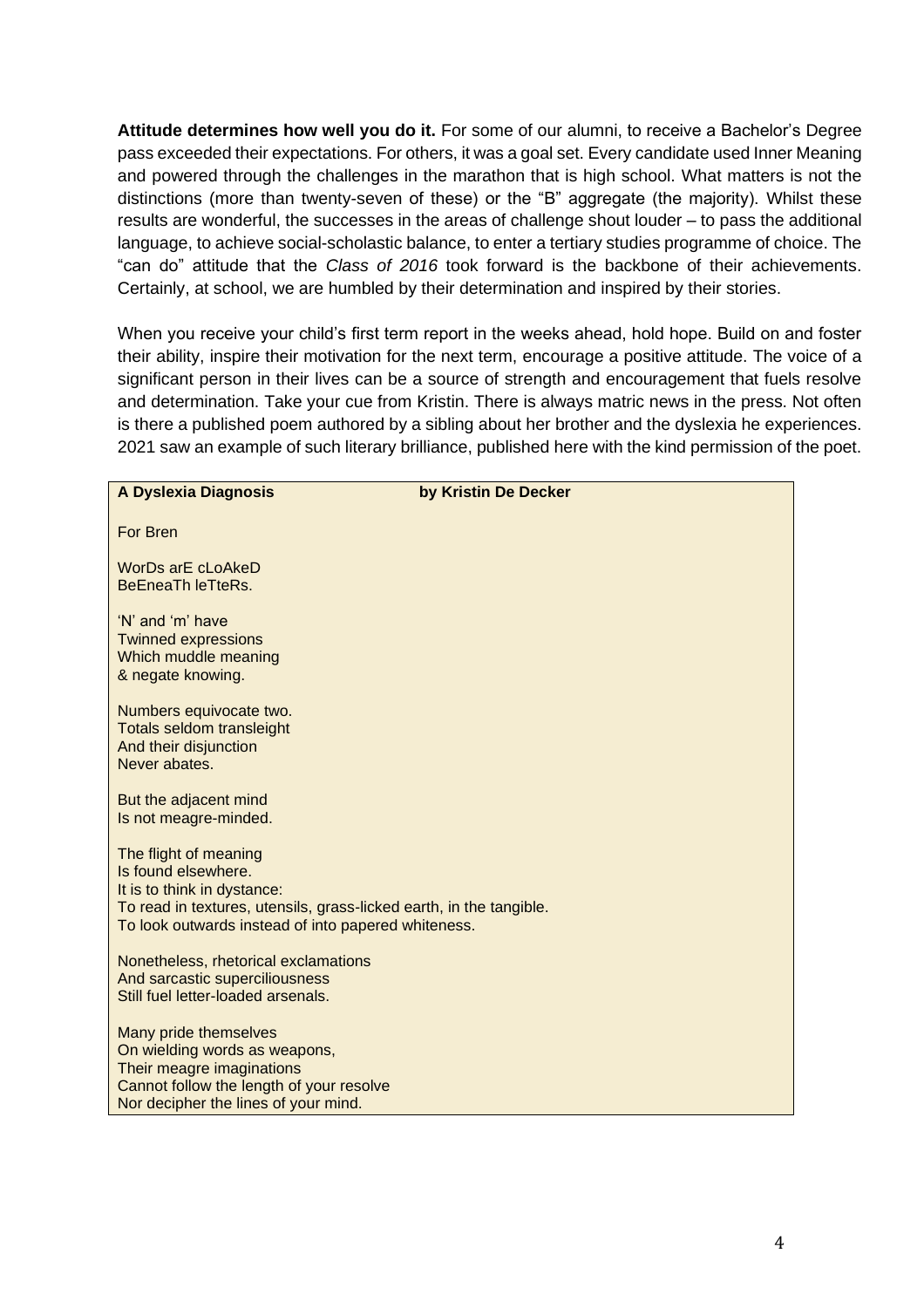## **Nuts and bolts**

## *Parent Feedbacks*

Parent Feedback meetings commence next Monday and run through each day until the end of term. You will have received from your child's teacher a calendar invitation via "You can Book Me". The available slots are there for your booking.

## *Bellavista S.H.A.R.E. events ahead*



#### *Winter Sports*

Our winter sport programme has commenced. Fixtures begin in May. Whilst the soccer events have been set, the netball fixtures are not yet confirmed. In addition to inter school matches next term, we plan to host a Derby Day and also get the Parents vs Kids event back up and running. Take this as your official warning to get in shape folks!

#### *Uniforms*

By way of clarity in terms of school socks: girls wear short, school-issue socks with the red and green stripe, or, in an emergency, plain white short socks: boys wear long grey socks with their formal uniform and school tennis socks with the red and green stripe for sports; for soccer - long, green soccer socks are worn by the boys, with shin pads, and the boys should only change into their green socks, shin pads and boots just before practice (i.e. after lessons). The soccer tops for the open soccer team are worn by Grade 6 and 7 boys only. The girl's netball uniform is worn for matches only. The girls will change into their netball uniform at second break on match day.

Enjoy the week! Alison M Scott (Mrs) Executive Principal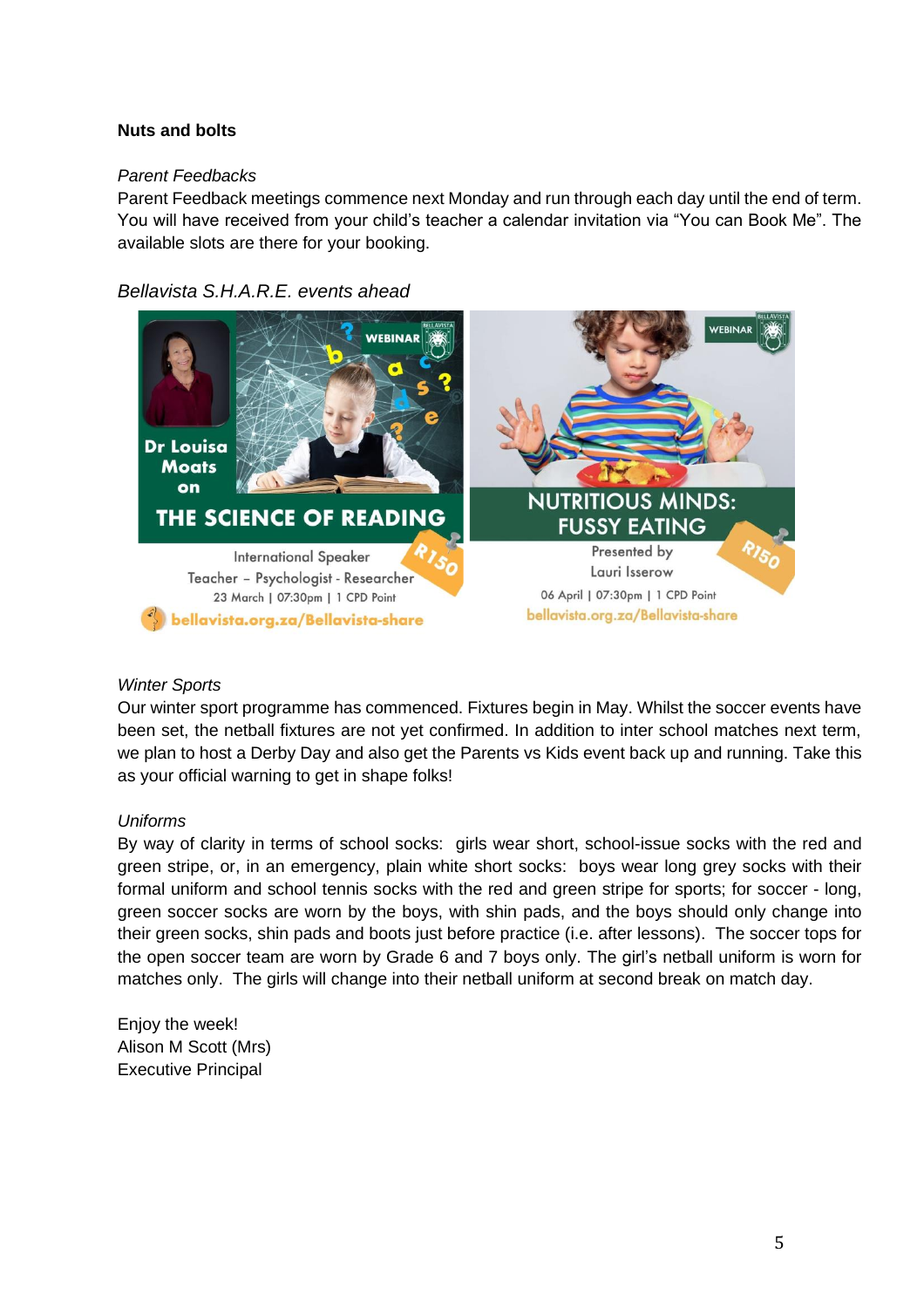

**contributing to the Easter Egg and Matzoh collection for charity. Only boxes of marshmallow eggs please and boxed matzoh. The collection will run until 4th April. Thank you in advance for your generosity.**



BELLAVISTA BEARS ARE BACK!!!

The Bellavista bears will be back in action these April holidays. Six bears will be available to go with the children on their April holiday adventure! Bears can be booked the week of 28<sup>th</sup> March to 1st April from Mrs Hassall in Grade 2 (dani.hassall@bellavista.org.za)